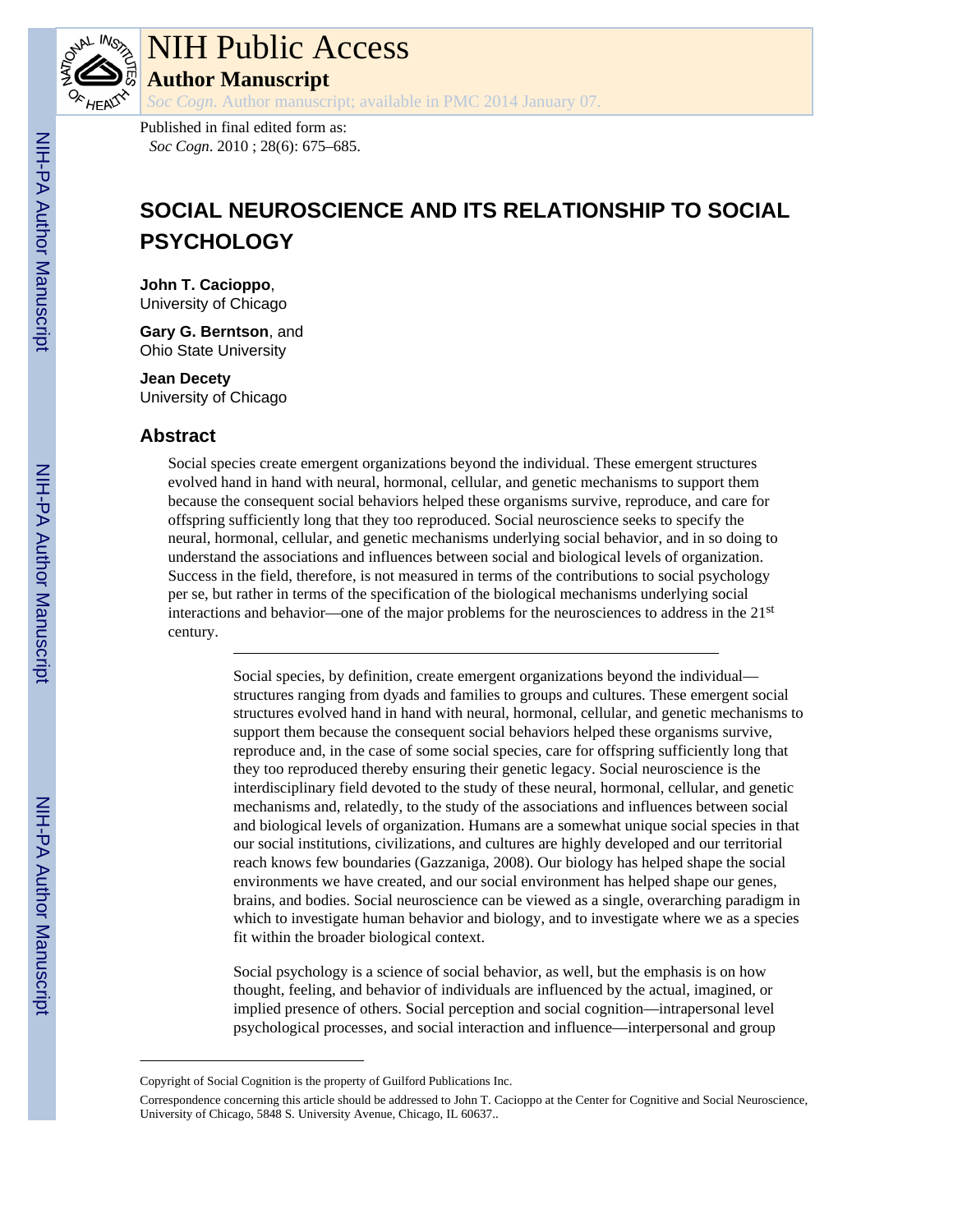processes, are both vital aspects of social psychological analyses of behavior. Although investigations of the role of biological factors can be found in social psychology (Cacioppo, Petty, & Tassinary, 1989), the field has emphasized the role of situational factors and, in collaboration with personality theorists, the role of dispositional factors. Because the focus of both is social behavior, social psychology and social neuroscience have the potential to be aligned and thereby potentially inform constructs and theories in each (Berntson & Cacioppo, 2008). The emphasis in each is sufficiently different that neither field is in danger of being reduced to or replaced by the other, but articulating the different levels of analysis can provide a better understanding of complex social phenomena.

#### **BACKGROUND**

During much of the 20<sup>th</sup> century in the neurosciences, the individual was treated as the fundamental unit of analysis, and the brain was treated as a solitary information-processing organ. This is an entirely understandable starting point. The brain, the organ of the mind, is housed deep within the cranial vault, where it is protected and isolated from others, as are the neural, hormonal, and genetic processes of interest to most biological scientists. Even cognition, emotion, and behavior can be thought of as beginning with the neurobiological events within individual organisms, events that can be isolated and examined. It should be no surprise, therefore, that the study of human behavior by neuroscientists, and many cognitive and behavioral scientists, in the 20th century tended to focus on single organisms, organs, cells, intracellular processes, and genes.

Further contributing to this backdrop is the premise in the neurosciences that investigation of the mechanisms upon which behavior are based is best addressed at as small a scale as possible. As Llinás (1989) noted: … the brain, as complex as it is, can only be understood from a cellular perspective. This perspective has been the cornerstone of neurosciences over the past 100 years (p. vii).

An erroneous extrapolation drawn from this perspective is that the contributions of the social world are largely irrelevant with respect to the basic development, structure, or processes of the brain and behavior, and, therefore, social factors are of little interest. To the extent that social factors were suspected of being relevant, their consideration was thought to be so complicated that they should be considered at some later date, if at all, once the basic mechanisms underlying the human brain and behavior had been determined.

The approach of social psychologists throughout most of the 20th century was no less focused than that of neuroscientists. World wars, a great depression, and civil injustices made it amply clear that social and cultural forces were too important to await the full explication of cellular and molecular mechanisms (Allport, 1947). Moreover, from the perspective of social psychology, social factors ranging from mother-infant attachment to culture defined and shaped who we are as a species. As a consequence, neural structures and processes were routinely ignored.

### **THE QUESTION OF CONTRIBUTIONS**

Human social behavior is complex, and many behaviors can be ambiguous as to their origins. One may eat because one is hungry, but often it is a habit to eat at a particular time of day, or a social occasion in which the consumption of food is the norm. The identification of which genes, gene transcripts, proteins, cells, cell assemblies, brain regions, and neural networks are relevant to a given behavior is advanced by the empirical isolation of the underlying psychological component processes. Social psychology is rich in theoretical models that specify conceptual structures and processes underlying a variety of social behaviors, and behavioral paradigms exist that permit the isolation of posited structures and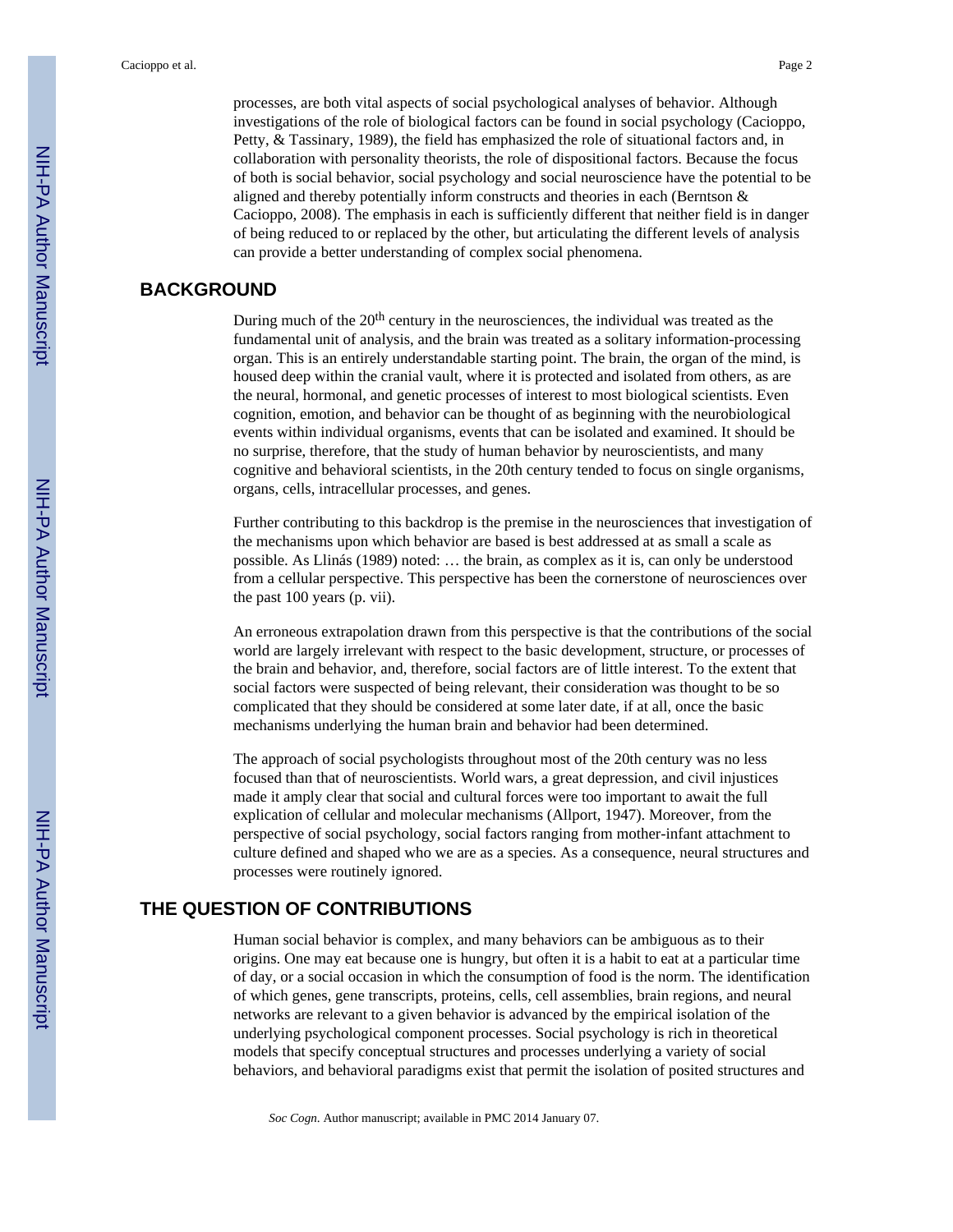processes for empirical analysis. These theoretical specifications and paradigms are important for understanding the biological bases of social psychological and behavioral processes because the brain and genes are sufficiently complex that the identification of their operation is likely to be fostered by theories of the mind and behavior to guide the process of empirical exploration and discovery.

Social neuroscience, therefore, has much to gain from the extant work in social psychology. This is not the contention in this special issue, but rather the question is whether social psychology has anything to gain from social neuroscience. In one sense, it wouldn't undercut social neuroscience if the answer to this question were "no." Social neuroscience seeks to specify the neural, hormonal, cellular, and genetic mechanisms underlying social behavior, and in so doing to understand the reciprocal associations and influences between social and biological levels of organization. Success in the field, therefore, is not measured in terms of the contributions to social psychology per se, but rather in terms of the specification of the biological mechanisms underlying social interactions and behavior—an objective Frith and Wolpert (Frith & Wolpert, 2004) characterized as one of the major problems for the neurosciences to address in the 21<sup>st</sup> century.

Social neuroscience is also grounded in the premise that there are lawful relationships among biological, psychological, and social processes. This notion dates back at least to the third century B.C.E., when the Greek physician Erasistratos used his observations of peripheral physiological responses, such as the appearance of an irregular heartbeat and pallor in a young man when his stepmother visited, to identify the cause of the individual's malady—lovesickness (Mesulam  $\&$  Perry, 1972). As this historical example suggests, as the fields of social psychology and social neuroscience become aligned—that is, as the mapping between measures and constructs across these levels of organization is specified –data and theory from social neuroscience can contribute to empirical tests and theoretical developments in social psychology. In addition, new theoretical insights and testable hypotheses in social psychology may be suggested by structures and processes identified, and the theories developed, in social neuroscience—as exemplified in the extant social psychological literature on emotional contagion (Hatfield, Cacioppo, & Rapson, 1994), empathy (Yamada & Decety, 2009), embodied cognition (Cacioppo, Priester, & Berntson, 1993; Niedenthal, 2007), health and well being (Cacioppo & Patrick, 2008), self-regulation (Ochsner, Hughes, Robertson, Cooper, & Gabrieli, 2009), and the heterarchical organization of evaluative processes (Berntson & Cacioppo, 2008; Cacioppo, Berntson, Norris, & Gollan, in press).

#### **IMAGING THE WORKING HUMAN BRAIN**

For most of the 20<sup>th</sup> century, investigations of the brain mechanisms underlying social psychological processes were limited in animals to methods such as brain lesions, electrophysiological recording, and neurochemistry and in humans to postmortem examinations, observations of the occasional unfortunate individual who suffered trauma to or disorders of the brain, electroencephalography and event related brain potential recording in response to specific cognitive or behavioral tasks (Raichle, 2000; Sarter, Berntson, & Cacioppo, 1996). Developments in multi-modal structural, hemodynamic, and electrophysiological brain imaging acquisition and analysis techniques; more sophisticated specifications and analyses of focal brain lesions; focused experimental manipulations of brain activity using transcranial magnetic stimulation and pharmacological agents; and emerging visualization and quantitative techniques that integrate anatomical and functional connectivity—in addition to information about neural processes at different scales of organization—are creating new opportunities for scientific investigations of the working human brain. Despite the increased sophistication and data yield from recent advances that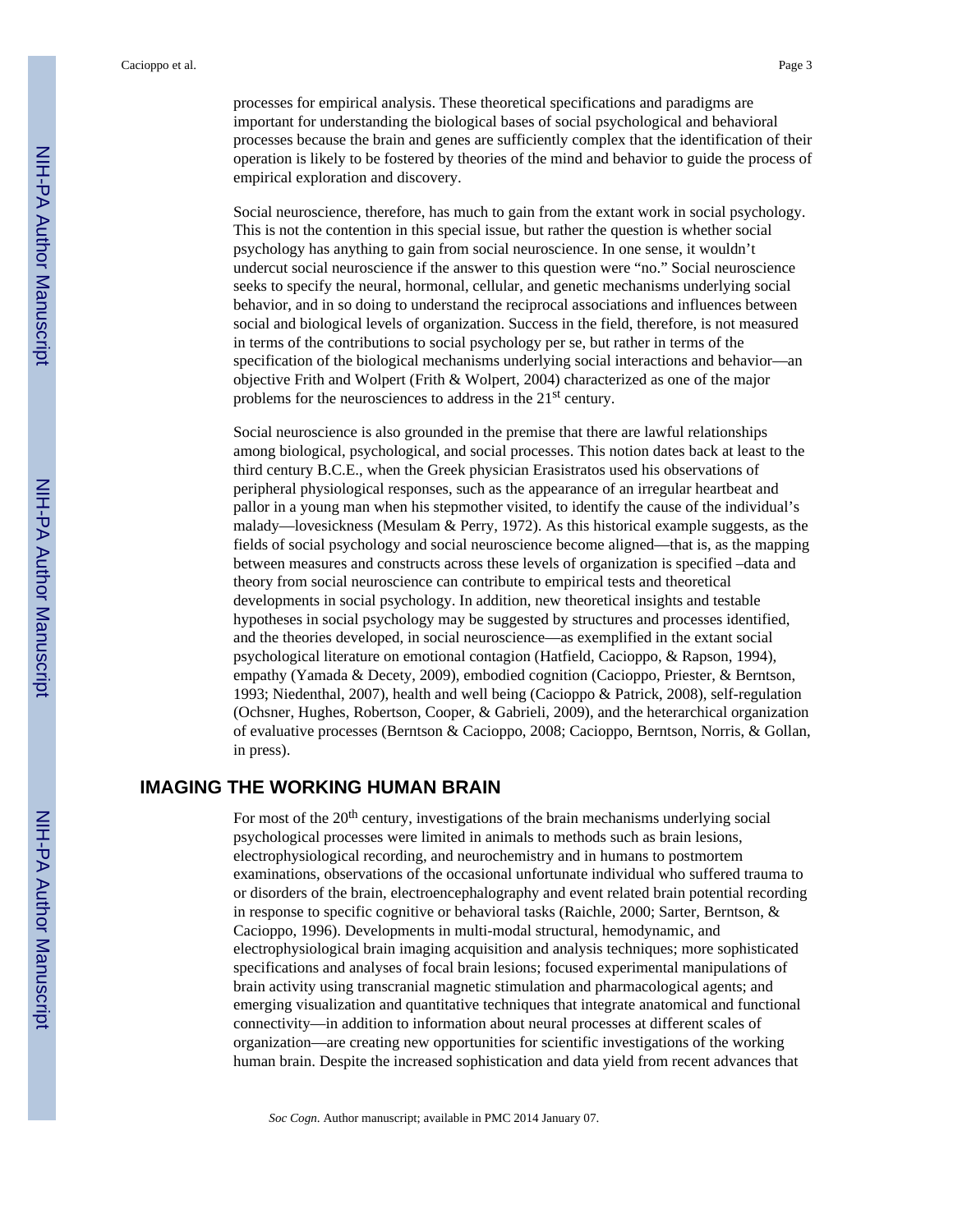make it possible to observe the operation of the working brain at various levels of analysis, however, an atheoretical exploration alone is not likely to yield many major discoveries of the working social brain and behavior. Our understanding of the neural basis of specific social processes may be informed by well-designed tasks that isolate those processes:

… the task of functional brain imaging becomes clear: identify regions and their temporal relationships associated with the performance of a well-designed task. The brain instantiation of the task will emerge from an understanding of the elementary operations performed within such a network. (Raichle, 2000, p. 34)

#### **HUMAN NATURE AND THE NEED FOR SOCIAL CONNECTION**

The emergent structures that define social species are not simply late tangential add-ons, but rather they are shaped by and in turn shape basic neural, hormonal, cellular, and genetic mechanisms, and they are important for normal mental and physical development and functioning. For instance, individual members of social species do not fare well when living solitary lives. Social isolation decreases the lifespan of social species ranging from *Drosophila* (Ruan & Wu, 2008) to Homo sapiens (House, Landis, & Umberson, 1988). Humans, born to the longest period of total dependency of any species and dependent on conspecifics to survive and prosper across the lifespan, fare poorly both mentally and physically when they are socially isolated or they perceive they are socially isolated (Cacioppo & Patrick, 2008). The mechanism suggested initially for the association between social isolation and mortality in humans was that isolated individuals engage in poorer health behaviors (House et al., 1988). This hypothesis is not strongly supported by the data in humans and cannot account for the effects of social isolation in nonhuman social species, but instead evidence is accruing in humans that social isolation, and especially perceived isolation, has deleterious effects on health through its effects on the brain, hypothalamic pituitary adrenocortical axis, vascular processes, blood pressure, gene transcription, inflammatory processes, immunity, and sleep (see review by Cacioppo & Hawkley, 2009).

Hominids have walked the earth for approximately 7 million years, with Homo sapiens having evolved within approximately the last 1% of that period, only the last 5 to 10% of which is characterized by human achievements and civilization we now take for granted. The attributes of *Homo sapiens* responsible for our success as a species are debatable, but the number of genes and the size of the human brain are themselves insufficient explanations. Estimates among biologists a decade ago were that 100,000 genes were needed for the cellular processes responsible for human social behavior, but humans have only about a quarter that number of genes (see review by Cacioppo et al., 2007). The prefrontal cortex is thought to be particularly important for critical behaviors such as executive function and working memory, yet the ratio of prefrontal to total cortical gray matter is no greater in humans than it is in nonhuman primates. Although humans may have more cortical neurons than other mammals, they have barely more than whales and elephants. The specialized capacities of humans may result from the increased number and processing capacity of synapses in the brain, greater cell-packing density, greater connectivity, and higher neural-conduction velocities, raising the brain's overall information-processing capacity. Other specialized capacities of humans range from hands with fingers and thumbs to theory of mind and language. Together, these properties support complex and coordinated collective enterprises. In short, our brains have evolved to connect to other minds, and our remarkable accomplishments as a species reflect our collective ability rather than our individual might. Accordingly, there is a growing potential for social neuroscience to inform social cognition, emotion and behavior, as illustrated for instance by the growing literature on oxytocin and trust (e.g., Norman et al., in press) and on brain, genes, and culture (Chiao & Blizinsky, 2010).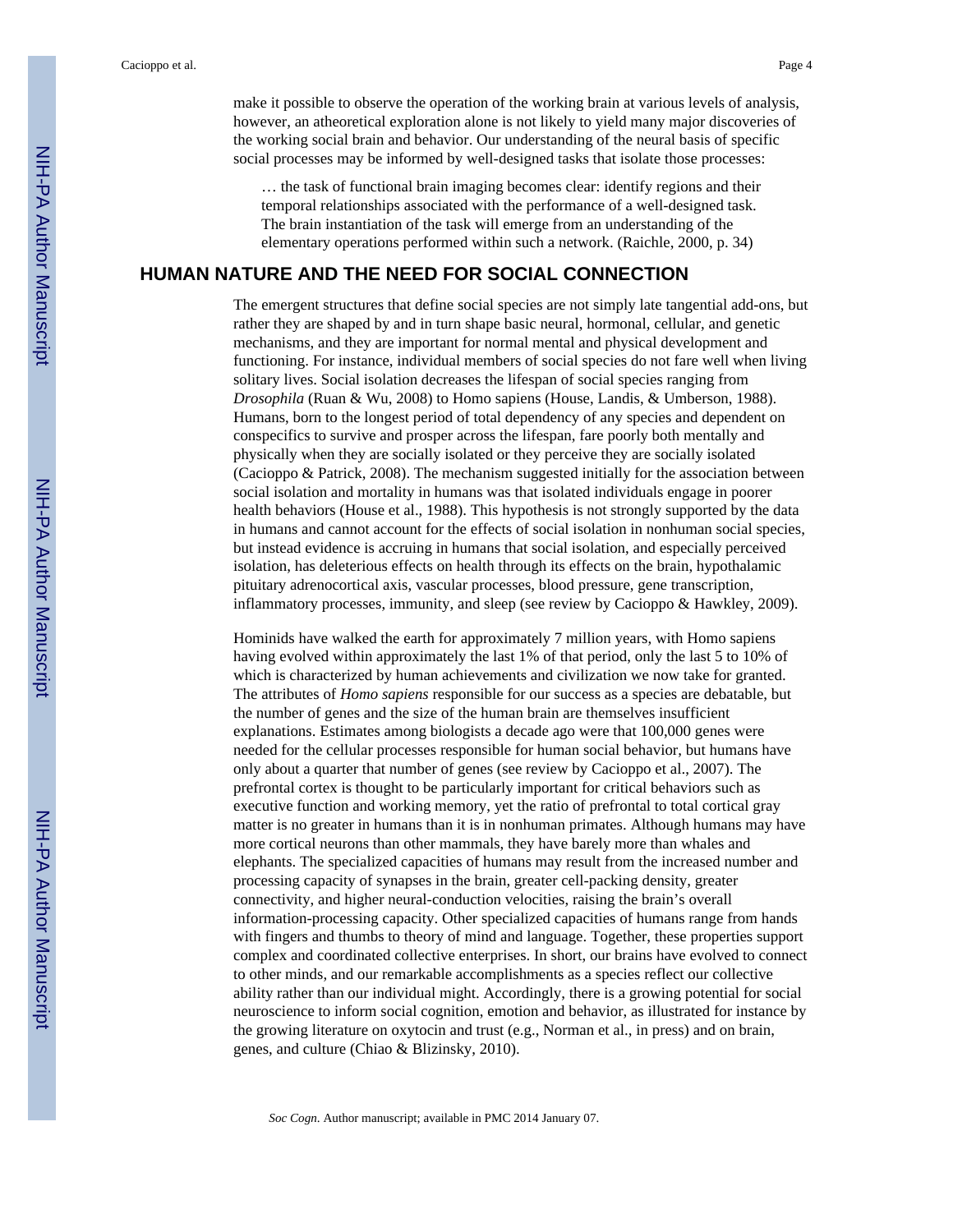## **BUT WAIT**

Social neuroscience emerged in the early 1990s as an interdisciplinary field devoted to understanding how biological systems implement social processes and behavior, capitalizing on biological concepts and methods to inform and refine theories of social processes and behavior, and using social and behavioral concepts and data to inform and refine theories of neural organization and function (Cacioppo & Berntson, 1992). Social neuroscience as an approach has faced skeptics representing two diametrical positions in the social and biological sciences.

The first is the view that social neuroscience deals in dualistic reasoning:

Historically, the question of the relation of the body to the mind was, at best, opaque; the mental attributes of humans were only vaguely related to the attributes of the brain. Despite the increase in our knowledge of brain morphology and function at the end of the nineteenth century and the beginning of the twentieth century, there was still a feeling among many scholars that the nature of human reason might be related to some new and wonderful knowledge totally alien to that which is accessible through the scientific method. (Llinás, 1989, p. vii)

The scientific study of the brain mechanisms underlying social processes and behavior is premised on the rejection of René Descartes' contention that because the body existed in time and space and the mind had no spatial dimension, the body and mind were made of completely different stuff. Chemists who work with the periodic table on a daily basis use recipes rather than the periodic table to cook not because food preparation cannot be reduced to chemical expressions but because it is not cognitively efficient to do so. The scientist who uses theoretical constructs is no more a dualist than a chemist who uses both culinary and chemical levels of analysis to understand what it takes to develop fine cuisine.

A second set of skeptics has argued that any reductionistic account of mental or behavioral phenomena provided by the neurosciences eliminates the essence of the psychological level of analysis (e.g., Coltheart, 2006; Kihlstrom, this issue). However, social neuroscience is not a substitute for the behavioral or social sciences, it is an interdisciplinary field that draws on these sciences as well as on the neurosciences to provide an integrative paradigm in which to investigate complex human behavior across levels of organization, from the molecular to the molar. The brain is the organ of the mind, and psychological analyses are important if we are to understand how the brain functions to produce mental processes (Cacioppo & Decety, 2009). As we understand brain function better, opportunities for reciprocal insights arise. For instance, studies of the conceptual organization of emotion have suggested that affective space is organized around two basic dimensions: a bipolar valence dimension and an orthogonal arousal dimension (Russell & Carroll, 1999). Based on neuroscientific as well as behavioral evidence that appetitive and aversive stimuli activate separable underlying mechanisms, we have developed a model of the affect system in which the bipolar valence dimension is a derived rather than a basic dimension (Cacioppo, Gardner, & Bernston, 1999; Cacioppo et al., 2010).

In a second example, Waytz and colleagues (2010) reasoned that people anthropomorphize, in part, to satisfy *effectance motivation*—the basic and chronic motivation to attain mastery of one's environment. Five behavioral studies demonstrate that increasing effectance motivation by manipulating the perceived unpredictability of a nonhuman agent or by increasing the incentives for mastery increases anthropomorphism of that agent. Were participants thinking about the mental states of the gadgets or were they simply thinking about the unpredictability of the gadgets? Based on the extant literature in cognitive and social neuroscience, Waytz et al. (2010) derived competing hypotheses about which areas of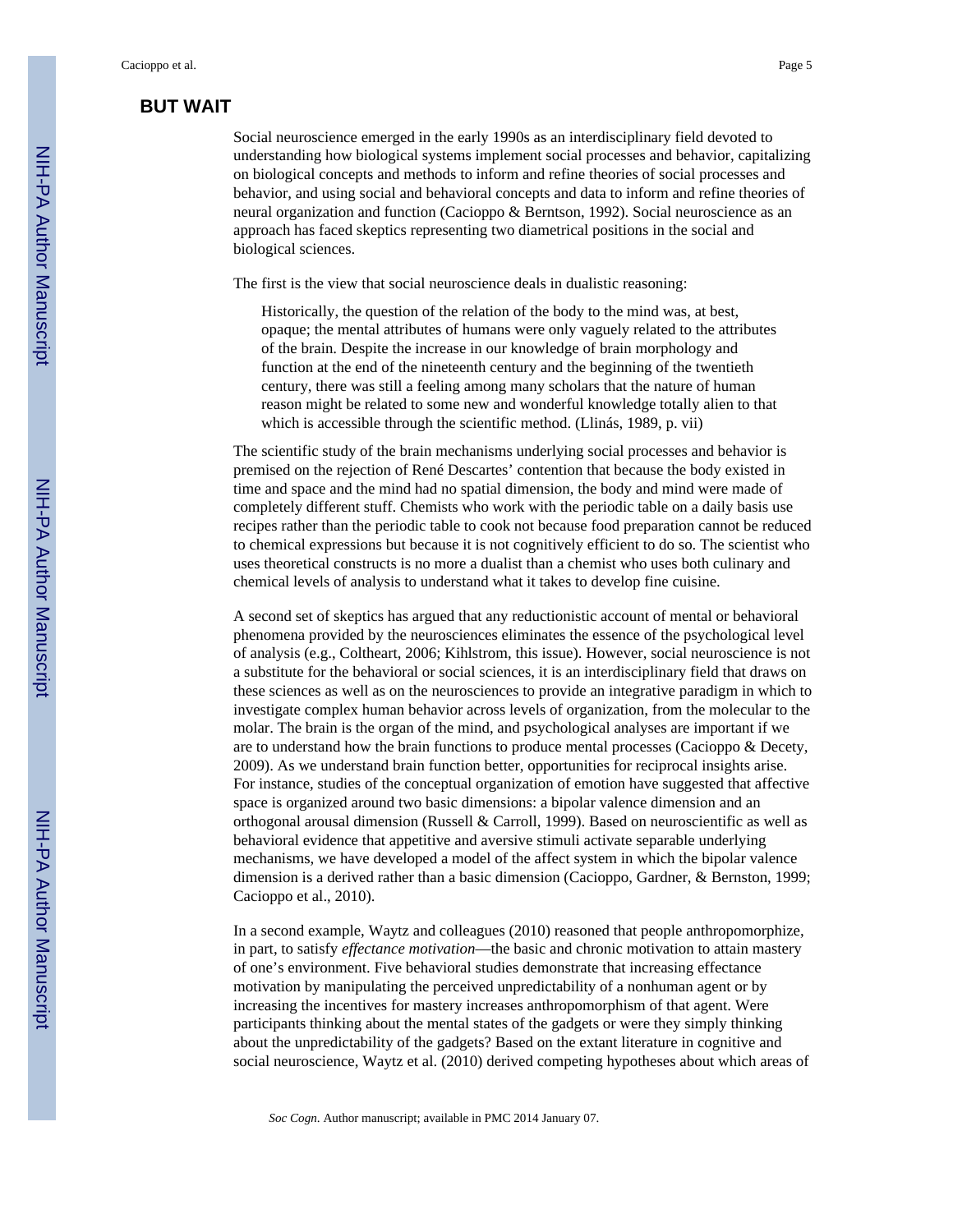One might argue that the behavioral evidence in each of these examples was sufficient, and whether or not this is the case depends on your point of view. We can all agree, however, that converging evidence, especially from disparate sources, makes a stronger empirical case for a proposition than evidence from a single source.

#### **DOCTRINE OF MULTILEVEL ANALYSIS**

Whether or not social psychologists choose to draw from fields outside their own is a personal choice, but we would contend that comprehensive theories of social behavior ultimately will require that scientists also consider biological factors. Indeed, from the outset the field of social neuroscience has been grounded in three principles (Cacioppo & Berntson, 1992). The first, the principle of *multiple determinism,* specifies that a target event at one level of organization can have multiple antecedents within or across levels of organization. On the biological level, for instance, researchers identified the contribution of individual differences in the endogenous opiod receptor system in drug use, whereas on the social level investigators have noted the important role of social context. Both operate, and our understanding of drug abuse is incomplete if either level is excluded. Similarly, immune functions were once considered to reflect specific and nonspecific physiological responses to pathogens or tissue damage. It is now clear that immune responses are heavily influenced by central nervous processes that are affected by social interactions. It is clear that an understanding of immunocompetence will be inadequate in the absence of considerations of social and behavioral factors. The implication is that major advances in the neurosciences and the social sciences can result from increasing the scope of the analysis to include the contributions of factors and processes from both perspectives.

An important corollary to this principle is that the mapping between elements across levels of organization becomes more complex (e.g., many-to-many) as the number of intervening levels of organization increases. One implication is that the likelihood of complex and potentially obscure mappings increases as one skips levels of organizations. This is one reason that going from the genotype to endophenotypes and from endophenotypes to phenotypes has proven to be more productive than going directly from the genotype to phenotype. Similarly, mapping neural regions of activation to social behavior should prove more tractable if the intervening social information processing computations and operations are considered, as well. For instance, the question of the self has been the target of various neuroimaging investigations during the past decade (e.g., D'Argembeau et al., 2010; Decety, & Sommerville, 2003; Mitchell et al., 2005). A number of concepts have been used including but not limited to the present self, distant self, experiential self; prereflexive self, mental self, core self, minimal self, spatial self, emotional self, autobiographical self, and narrative self. A similarly large number of regions have been associated with the self including the medial prefrontal cortex, ventro- and dorsolateral prefrontal cortex, lateral parietal cortex, bilateral temporal poles, insula, and subcortical regions such as the brain stem, colliculi, and periaqueductal gray (see Northoff et al., 2006 for a meta-analysis). It may be futile to seek a correlation between the "self" and brain processing without breaking down the concept of self into component processes that are plausibly implemented in specific brain regions. (See Decety, 2010, for a component analysis of empathy and the corresponding brain regions associated with each of these components.)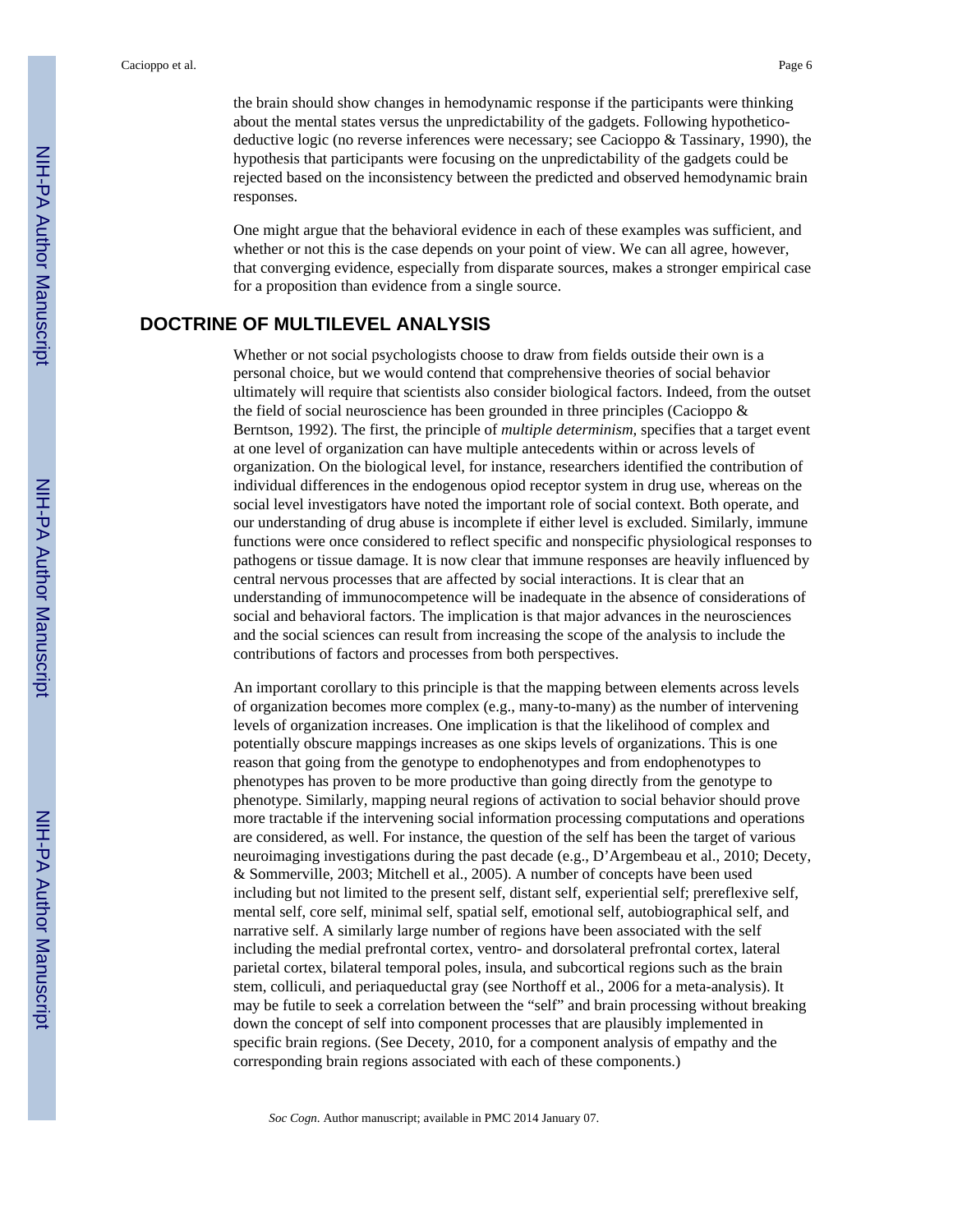The second principle is of *nonadditive determinism*, which specifies that properties of the whole are not always readily predictable from the properties of the parts. Consider an illustrative study by Haber and Barchas (Haber & Barchas, 1984), who investigated the effects of amphetamine on primate behavior. The behavior of nonhuman primates was examined following the administration of amphetamine or placebo. No clear pattern emerged between the drug and placebo conditions until each primate's position in the social hierarchy was considered. When this social factor was taken into account, amphetamine was found to increase dominant behavior in primates high in the social hierarchy and to increase submissive behavior in primates low in the social hierarchy. A strictly physiological (or social) analysis, regardless of the sophistication of the measurement technology, may not have revealed the order that existed in these data. These data, then, illustrate how the combination of neural and social variables can produce emergent phenomena that would not be predictable from a neuroscientific or social psychological analysis alone. More specifically, given a neurochemical explanation at one level, we require a further socialbehavioral explanation at another level to explain the effects of amphetamines on behavior.

The third principle is of *reciprocal determinism,* which specifies that there can be mutual influences between biological and social factors in determining behavior. For example, not only has the level of testosterone in nonhuman male primates been shown to promote sexual behavior, but the availability of receptive females influences the level of testosterone in nonhuman primates (e.g., Rose, Gordon, & Bernstein, 1972). Accordingly, comprehensive accounts of these behaviors cannot be achieved if the biological or the social level of organization is considered unnecessary or irrelevant.

In sum, merely observing social behavior in context may not neatly reduce to a neurophysiological account in terms of a total explanation of the same phenomenon. A complete explanation of social behavior is enabled by the multi-level integrative approach of social neuroscience.

#### **CONCLUSION**

It is the mounting evidence for the importance of the relationship between social events and biological events that has prompted biological, cognitive, and social scientists to collaborate more systematically, with a common belief that the understanding of mind and behavior could be enhanced by an integrative analysis that encompasses levels of organization ranging from genes to cultures. Indeed, there has been a dramatic growth in social neuroscience over the past two decades. Sub-areas within the broad perspective of social neuroscience include social cognitive neuroscience, social affective neuroscience, cultural neuroscience, computational social neuroscience, social developmental neuroscience, and comparative social neuroscience.

One can question whether social constructs, once reduced to their neural, hormonal, and genetic components, will be relegated to the junk pile of excess theoretical baggage. There is no precedent in the history of science for such an outcome. Biochemistry did not replace biology or chemistry but rather as an interdisciplinary perspective that drew on both biology and chemistry it has benefitted from and, in time, contributed to both fields. The constructs developed by social psychologists provide a means of understanding highly complex social processes and behavior without needing to specify each individual action by its simplest components, thereby providing a cognitively efficient approach to describing complex systems. By analogy, chemists who work with the periodic table on a daily basis use recipes rather than the periodic table to cook, not because they think the recipes couldn't be expressed as chemical equations but because it would be cognitively inefficient to do so. The efficiency of expression is not the only issue: The concepts defining fine cuisine are not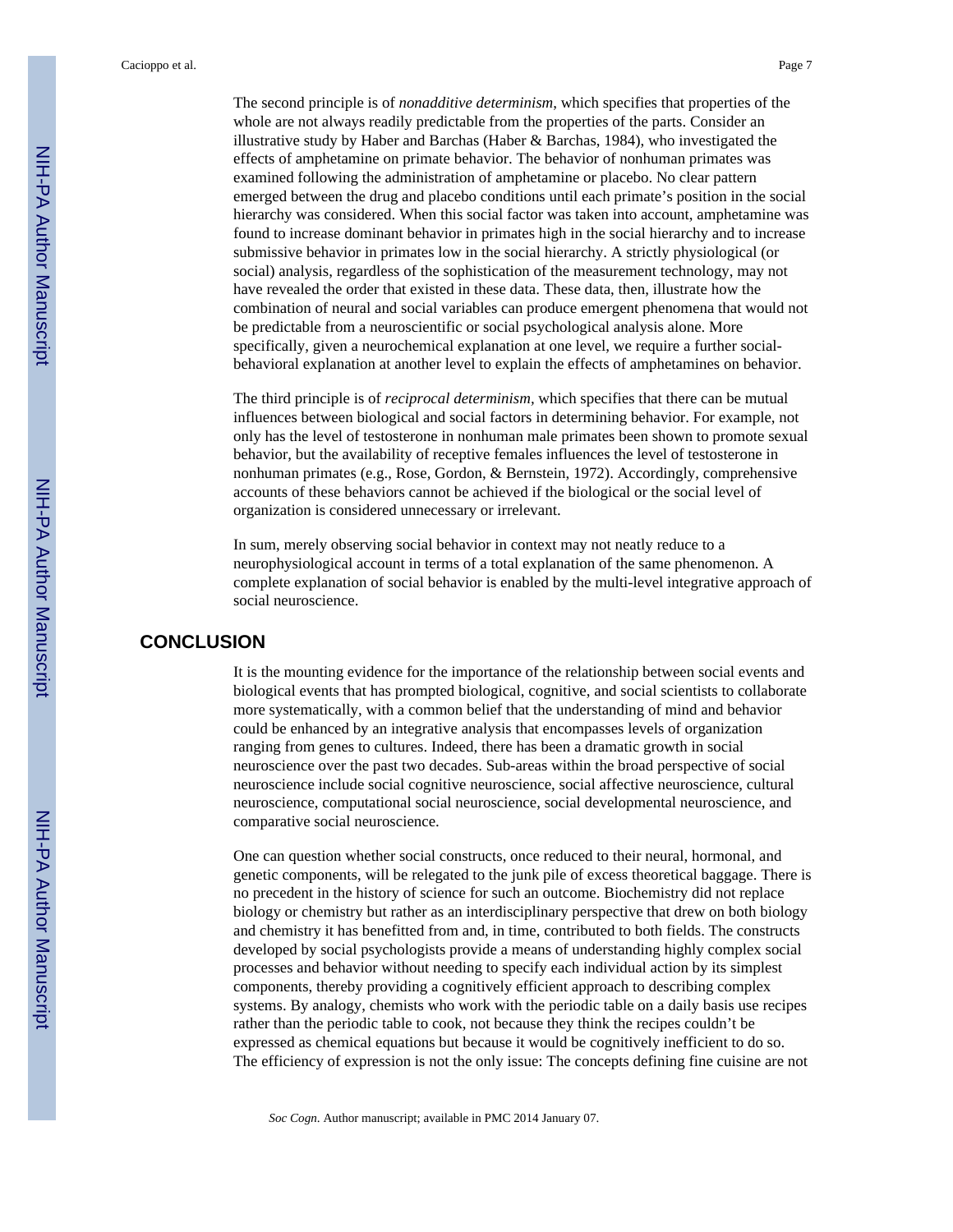part of the discipline of chemistry. The theoretical terms of the behavioral and social sciences are similarly valuable in relation to those of the neurosciences, but can be informed and refined through integration with theories and methods from the neurosciences. The field of social neuroscience, therefore, represents an interdisciplinary perspective that embraces animal as well as human research, patient as well as nonpatient research, computational as well as empirical analyses, and neural as well as behavioral studies.

Like any new field, social neuroscience faces problems and challenges that must be acknowledged and addressed. Doing so facilitates efforts in the field to provide more comprehensive accounts for the basic structures, processes, and behaviors of humans and other complex social species. The value of a special issue such as this is its stimulation of just such considerations by articulating the distinct yet complementary objectives of social psychology and social neuroscience, acknowledging contemporary problems and challenges in the field, providing a review of research in social neuroscience that has affected research and theory in social psychology, and identifying some of the most fertile paradigms and areas of future inquiry.

#### **Acknowledgments**

Preparation of this manuscript was supported by NIA Grant No. RO1AG034052-01.

#### **REFERENCES**

- Allport GW. Scientific models and human morals. Psychological Review. 1947; 54:182–192. [PubMed: 20254746]
- Berntson, GG.; Cacioppo, JT. The neuroevolution of motivation. In: Shah, J.; Gardner, W., editors. Handbook of motivation science. Guilford; New York: 2008. p. 188-200.
- Cacioppo JT, Amaral DG, Blanchard JJ, Cameron JL, Sue Carter C, Crews D, et al. Social neuroscience: Progress and implications for mental health. Perspectives on Psychological Science. 2007; 2:99–123.
- Cacioppo JT, Berntson GG. Social psychological contributions to the decade of the brain: Doctrine of multilevel analysis. American Psychologist. 1992; 47(8):1019–1028. [PubMed: 1510329]
- Cacioppo, JT.; Berntson, GG.; Norris, CJ.; Gollan, JK. The evaluative space model. In: Van Lange, P.; Krug-lanski, A.; Higgins, ET., editors. Handbook of theories of social psychology. Sage Press; Thousand Oaks, CA: in press
- Cacioppo JT, Decety J. What are the brain mechanisms on which psycho-logical processes are based? Perspectives on Psychological Science. 2009; 4:10–18.
- Cacioppo JT, Gardner WL, Berntson GG. The affect system has parallel and integrative processing components: Form follows function. Journal of Personality and Social Psychology. 1999; 76:839– 855.
- Cacioppo JT, Hawkley LC. Perceived social isolation and cognition. Trends in Cognitive Sciences. 2009; 13:447–454. [PubMed: 19726219]
- Cacioppo, JT.; Patrick, B. Loneliness: Human nature and the need for social connection. W. W. Norton & Company; New York: 2008.
- Cacioppo JT, Petty RE, Tassinary LG. Social psychophysiology: A new look. Advances in Experimental Social Psychology. 1989; 22:39–91.
- Cacioppo JT, Priester JR, Berntson GG. Rudimentary determinants of attitudes. II: Arm flexion and extension have differential effects on attitudes. Journal of Personality and Social Psychology. 1993; 65:5–17. [PubMed: 8355142]
- Cacioppo JT, Tassinary LG. Inferring psychological significance from physiological signals. American Psychologist. 1990; 45:16–28. [PubMed: 2297166]
- Chiao JY, Blizinsky KD. Culturegene coevolution of individualism-collectivism and the serotonin transporter gene (5-HTTLPR). Proceedings of the Royal Society B: Biological Sciences. 2010; 277:529–537.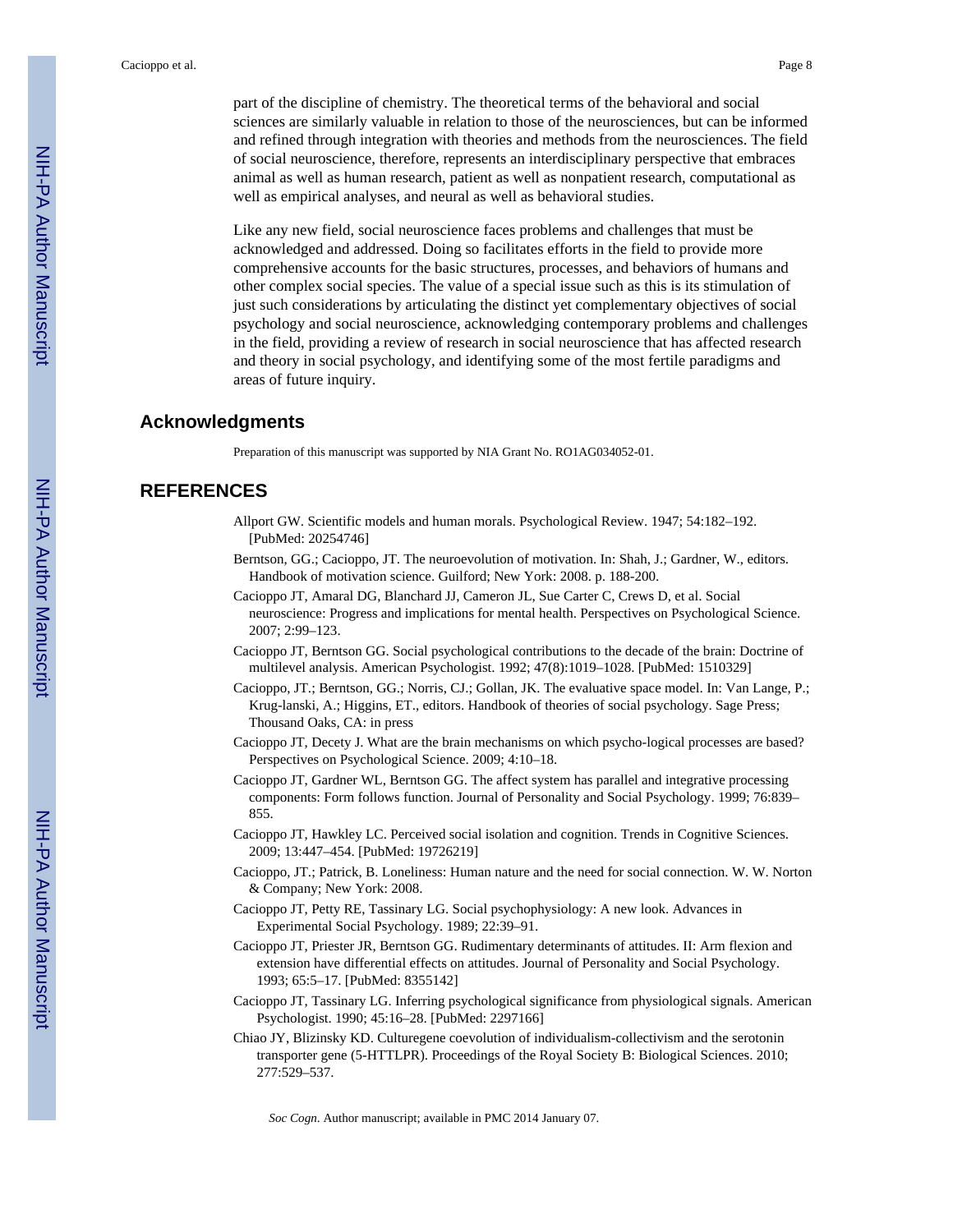Cacioppo et al. Page 9

- Coltheart M. What has functional neuroimaging told us about the mind (so far)? Cortex. 2006; 42:323– 331. [PubMed: 16771037]
- D'Argembeau A, et al. The neural basis of personal goal processing when envisioning future events. Journal of Cognitive Neuroscience. 2010; 22:1701–1713. [PubMed: 19642887]
- Decety J. Dissecting the neural mechanisms mediating empathy. Emotion Review. 2011 E-pub ahead of print.
- Decety J, Sommerville JA. Shared representations between self and other: A social cognitive neuroscience view. Trends in Cognitive Sciences. 2003; 7:527–533. [PubMed: 14643368]
- Epley N, Waytz A, Cacioppo JT. On seeing human: A three-factor theory of anthropomorphism. Psychological Review. 2007; 114:864–886. [PubMed: 17907867]
- Frith, CD.; Wolpert, DM., editors. The neuroscience of social interaction: Decoding, imitating, and influencing the actions of others. Oxford University Press; New York: 2004.
- Gazzaniga, MS. Human: The science behind what makes us unique. Harper Collins Publishers; New York: 2008.
- Haber, SN.; Barchas, PR. The regulatory effect of social rank on behavior after amphetamine administration. In: Barchas, P., editor. Social hierarchies: essays toward a sociophysiological perspective. Greenwood Press; Westport, CT: 1984. R.
- Hatfield, E.; Cacioppo, JT.; Rapson, RL. Emotional contagion. Cambridge University Press; New York: 1994.
- House JS, Landis KR, Umberson D. Social relationships and health. Science. 1988; 241:540–545. [PubMed: 3399889]
- Llinás, RR. The biology of the brain: From neurons to networks. W.H. Freeman; New York: 1989.
- Mesulam M, Perry J. The diagnosis of lovesickness: Experimental psychophysiology without the polygraph. Psychophysiology. 1972; 9:546–551. [PubMed: 4561675]
- Mitchell JP, Banaji MR, Macrae CN. The link between social cognition and self-referential thought in the medial prefrontal cortex. Journal of Cognitive Neuroscience. 2005; 17:1306–1315. [PubMed: 16197685]
- Niedenthal PM. Embodying emotion. Science. 2007; 316:1002–1005. [PubMed: 17510358]
- Norman GJ, Cacioppo JT, Morris JS, Karelina K, Malarkey WB, DeVries AC, Berntson GG. Selective influences of oxytocin on the evaluative processing of social stimuli. Journal of Psychopharmacology. in press.
- Northoff G, et al. Self-referential processing in our brain—A meta-analysis of imaging studies on the self. NeuroImage. 2006; 31:440–457. [PubMed: 16466680]
- Ochsner KN, Hughes B, Robertson ER, Cooper JC, Gabrieli JD. Neural systems supporting the control of affective and cognitive conflicts. Journal of Cognitive Neuroscience. 2009; 21:1842–1855. [PubMed: 18823233]
- Raichle, ME. A brief history of human functional brain mapping. In: Toga, AW.; Mazziotta, JC., editors. Brain mapping: The systems. Academic Press; San Diego, CA: 2000. p. 33-77.
- Rose R, Gordon TP, Bernstein IS. Plasma testosterone levels in the male rhesus: Influences of sexual and social stimuli. Science & Society. 1972; 178:643–645.
- Ruan H, Wu CF. Social interaction-mediated lifespan extension of Drosophila Cu/Zn superoxide dismutase mutants. Proceedings of the National Academy of Sciences of the United States of America. 2008; 105:7506–7510. [PubMed: 18508973]
- Russell JA, Carroll JM. On the bipolarity of positive and negative affect. Psychological. 1999; 125:3– 30.
- Sarter M, Berntson GG, Cacioppo JT. Brain imaging and cognitive neuroscience Toward strong inference in attributing function to structure. American Psychologist. 1996; 51:13–21. [PubMed: 8585670]
- Waytz A, Morewedge CK, Epley N, Monteleone G, Gao JH, Cacioppo JT. Making sense by making sentient: Effectance motivation increases anthropomorphism. Journal of Personality and Social Psychology. 2010; 99:410–435. [PubMed: 20649365]